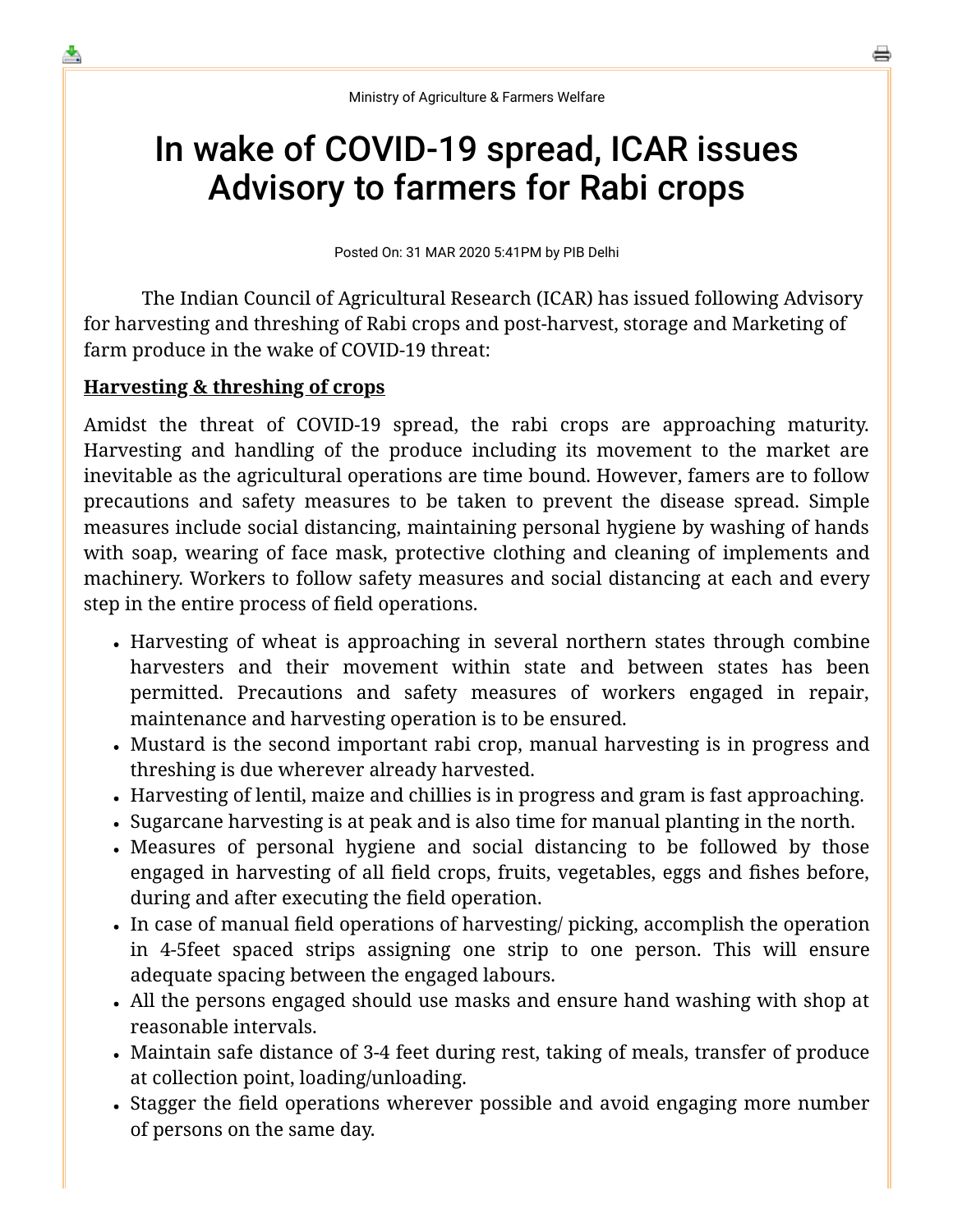- Engage only familiar persons to the extent possible and after reasonable enquiry as to avoid the entry of any suspect or likely carrier during field activity.
- Prefer mechanized operations over the manual wherever feasible. Only the essential numbers of persons should be allowed to accompany the machine.
- All machines should be sanitized at the entry point and at regular intervals. All transport vehicles, gunny bags or other packaging material should also be sanitized.
- The collection of the produce may be done in small heaps spaced at 3-4 feet and field level processing should be assigned to 1-2 persons/heap to avoid crowding.
- Proper sanitation and cleanliness of threshers for harvested maize and groundnut is to be maintained especially when machines are shared and used by farmer groups. Copious washing of machine parts frequently touched with soap is advised.

### **Post-harvest, storage and Marketing of farm produce**

- While performing drying, threshing, winnowing, cleaning, grading, sorting and packaging operations at the farm level, wearing of protective face mask may help against aerosols and dust particles to prevent respiratory difficulties.
- Ensure proper drying prior to storage of harvested grains, millets, pulses at farm/home and do not use reuse previous seasons jute bags to prevent pest infestation. Use treated and dried gunnies after soaking in 5% neem solution.
- Adequate pre-cautions to be taken for storage of produce at the farm in jute bags that are made available in sufficient numbers to farmers or in nearby cold storages/ godowns / warehouses, if needed for better price realization.
- Adequate personal safety measures to be taken for loading and transporting of farm produce and while participating in sale at market yards/ auction platforms.
- Seed producer farmers are permitted to transport to seed companies with supporting documents and to follow precautions while receiving payments.
- Seed processing/packaging plants and transportation of seed from seed producing states to growing states (South to North) is essential to make available seed for ensuing *kharif* crops, eg. SSG seed for green fodder for sowing in April in North comes from Southern states.
- Precautions to be followed for direct marketing/ supply of vegetables such as tomato, cauliflower, green leafy vegetables, cucumbers and other cucurbits from farms.

## **Standing field crops**

- The temperature in the most of wheat growing areas is still below long-term average and therefore likely to delay wheat harvesting by atleast 10-15 days beyond April 10, therefore, farmers can delay wheat harvesting till April 20 without incurring any significant loss, which gives enough time to manage logistics for procurement and announcement of dates.
- Rabi Paddy in grain filling stage in southern states is widely affected due to neck blast incidence, adopuate precautions to be taken while spraying of recommended